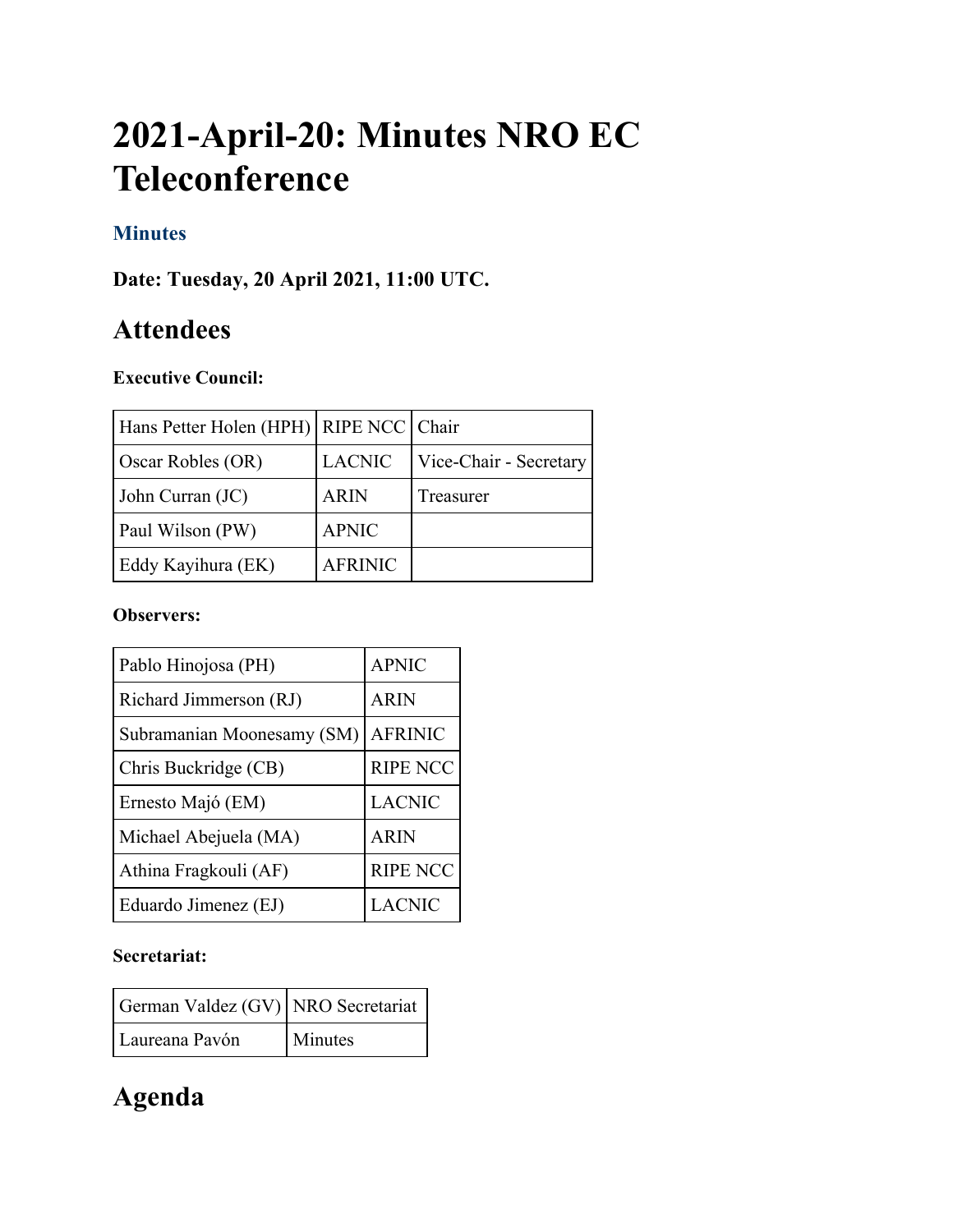- 1. **Welcome**
- 2. **Agenda Review**
- 3. **NRO MoU Draft**
- 4. **NRO Strategic Planning**
	- 1. Request for Proposal Draft Document
- 5. **ICANN 71 Participation**
- 6. **ICANN GNSO Request for participation**
- 7. **Coordination Groups Reports/Consultations.**
	- 1. Secretariat Report
		- 1. ICANN Seat 9 Election Update
	- 2. NRO-ECG
		- 1. requests guidance from the NRO-EC about whether or not to share with each other the responses to the RPKI Verisign questionnaire.
- 8. Open Actions Review

# 9. **Minutes Review**

- 1. 2021-March-16: Minutes NRO EC Teleconference DRAFT (Pending: AFRINIC, APNIC, ARIN, RIPE NCC)
- 2. 2021-February-16: Minutes NRO EC Teleconference DRAFT (Pending: AFRINIC, ARIN, RIPE NCC)
- 3. 2021-January-19: Minutes NRO EC Teleconference DRAFT (Pending: RIPE NCC)
- 4. 2020-December-8: Minutes NRO EC Teleconference DRAFT (Pending: RIPE NCC)

# 10. **Next Meetings**

- 1. Tuesday 25 May 2021
- 2. Tuesday 15 June 2021
- 3. Tuesday 20 July 2021
- 11. **AOB**
- 12. **Adjourn**

# **Resolutions**

**No resolutions discussed in this meeting.**

=============================

# **New Action Items**

**New Action Item 210420-1:** Each RIR to review the latest version of the Draft NRO MoU shared by Athina Fragkouli to the EC list on 19 April 2021 and send their comments / suggestions (redline document) to the legal team. The deadline for this will be one week, then the legal team will go over the document once again.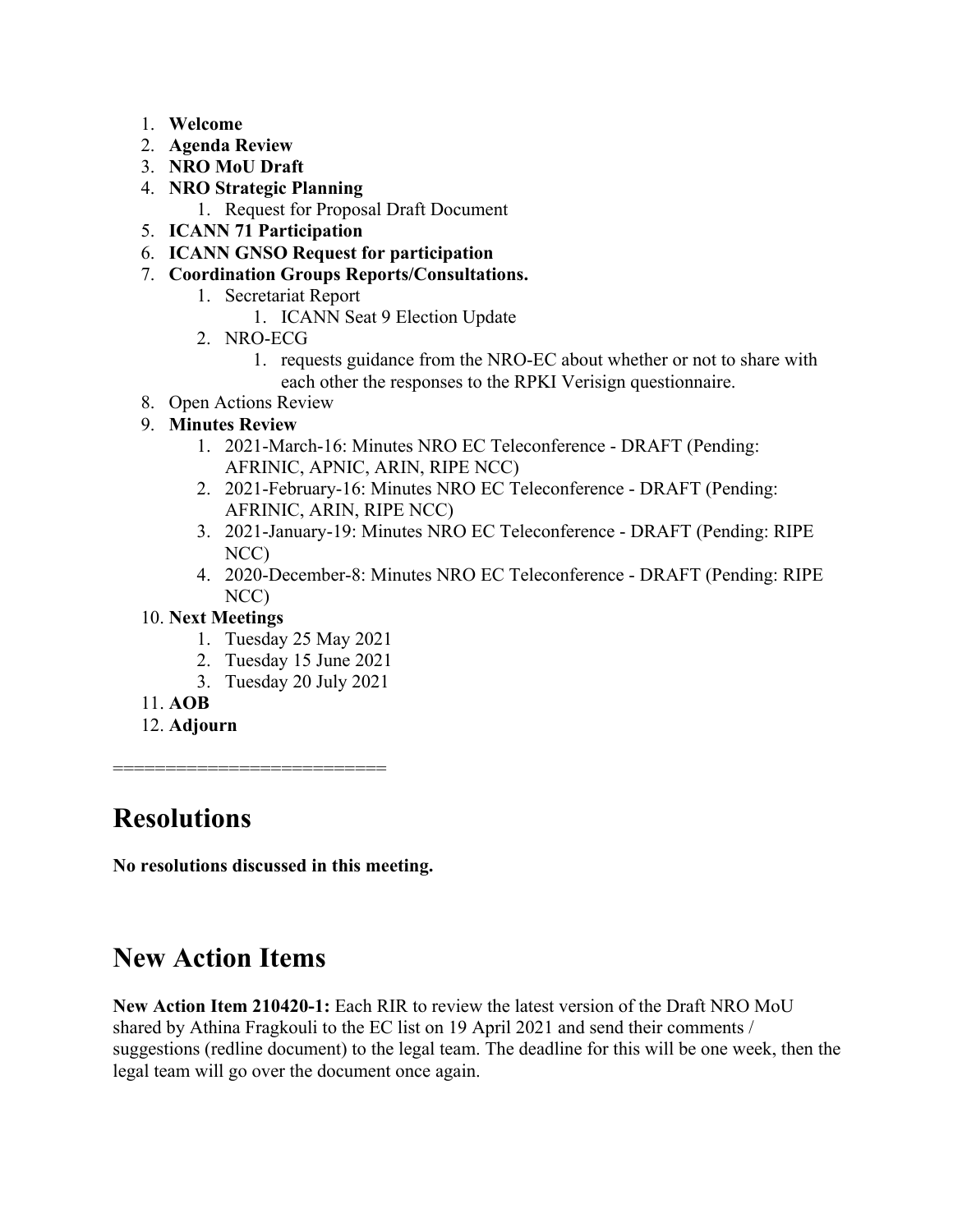**New Action Item 210420-2:** GV to update the Draft Request for Proposals for the NRO Strategic Plan Review to clarify the scope of the work expected from the consultant(s) (facilitating the strategic planning process and drafting the strategic plan based on input from the EC) and to include two public comments phases, one to be used as input prior to the process, the other to serve as comments once a draft plan is completed.

**New Action Item 210420-3:** HPH to reply to Göran Marby that the NRO would not be putting together any activities for ICANN 71 but that they would like to schedule a meeting with him to talk about RPKI and IPv6 at some time after the ICANN 71 meeting.

**New Action Item 210420-4:** HPH to reply to Andrea Glandon thanking them for their invitation to participate in the GNSO PDP but declining the invitation.

**New Action Item 210420-5:** GV to review the ASO/NRO procedures and the ICANN Bylaws to find the sources to clarify the role of the EC with regard to the ICANN Board Election process.

**New Action Item 210420-6:** HPH to reply to the NRO-ECG that they could share with each other the responses to the RPKI Verisign questionnaire and the ECG to prepare a compiled version of their responses and then report back to the EC during the EC's June meeting.

**New Action Item 210420-7:** Each EC member to report their plans for RDAP and implementation of the joint RIR RDAP profile during the May EC teleconference.

# **Minutes**

### **1. Welcome**

HPH welcomed everybody and opened the NRO EC meeting at 11:03 AM UTC.

### **2. Agenda Review**

No comments were heard, and the agenda was approved as written.

### **3. NRO MoU Draft**

HPH gave the floor to AF.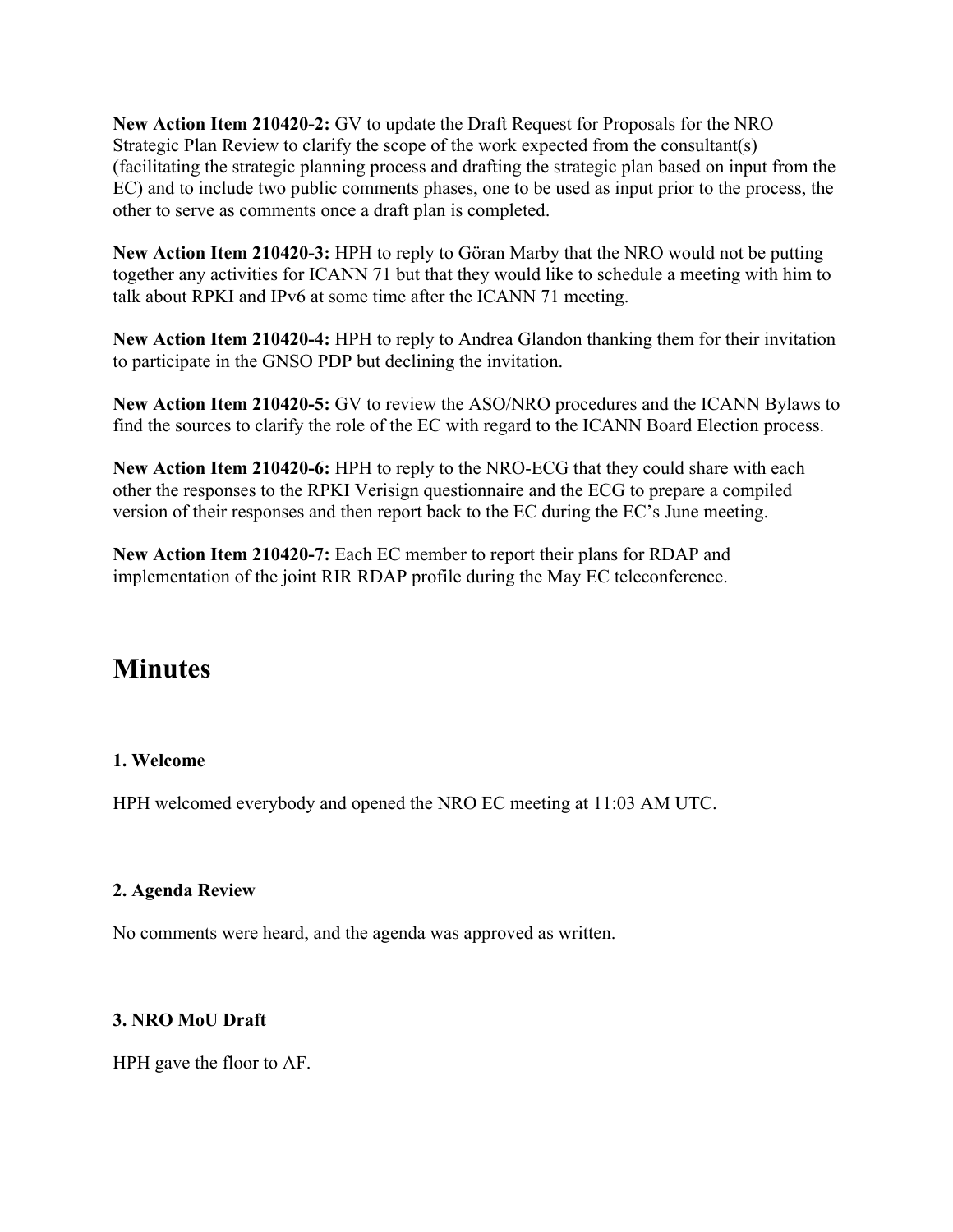AF explained that the legal team had worked on the draft NRO MoU and sent their amendments and comments to the EC, adding that they had worked on the understanding that this is an updated version of the NRO MoU which was signed in 2005. She said that she had accepted all the tracked changes by the RIRs and that the tracked changes in the document she had circulated were the changes from the legal team.

AF then went through the agreement, explaining individual changes and comments.

After some further discussion, the following action item was agreed:

**New Action Item 210420-1**: Each RIR to review the latest version of the Draft NRO MoU shared by AF to the EC list on 19 April 2021 and send their suggestions (redline document) to the legal team. The deadline for this will be one week, then the legal team will go over the document once again.

At this time, the members of the legal team left the meeting.

# **4. NRO Strategic Planning**

# **a) Request for Proposal Draft Document**

At HPH's request, GV briefly walked the EC through the request for proposals:

- GV went through section 3, including the expected deliverables, the scope of the work, review, interviews, retreat or virtual meeting, delivery of a monthly report to the EC, and finally the presentation of a strategic plan aiming to finish this by the end of 2021.
- He went through the adjusted timeline and important dates, the selection criteria, the documentation the provider should provide, to be assessed by the EC. This is based on what was applied for the last review of the ASO review.

HPH mentioned that it was not very specific on what they wanted to achieve content wise.

PW agreed that a bit more precision as to what they want to get out of the process and its scope would be useful.

HPH asked for suggestions on this.

JC said his preference would be for the NRO itself to lead the development of this strategic plan, that he was aware that they did not have enough time to develop the plan themselves, and that he saw the role as that of a facilitator, i.e., someone to push the EC ahead, to drive things. He added that when the role moves from facilitator to consultant, the work loses value, so he was against the facilitator providing advice.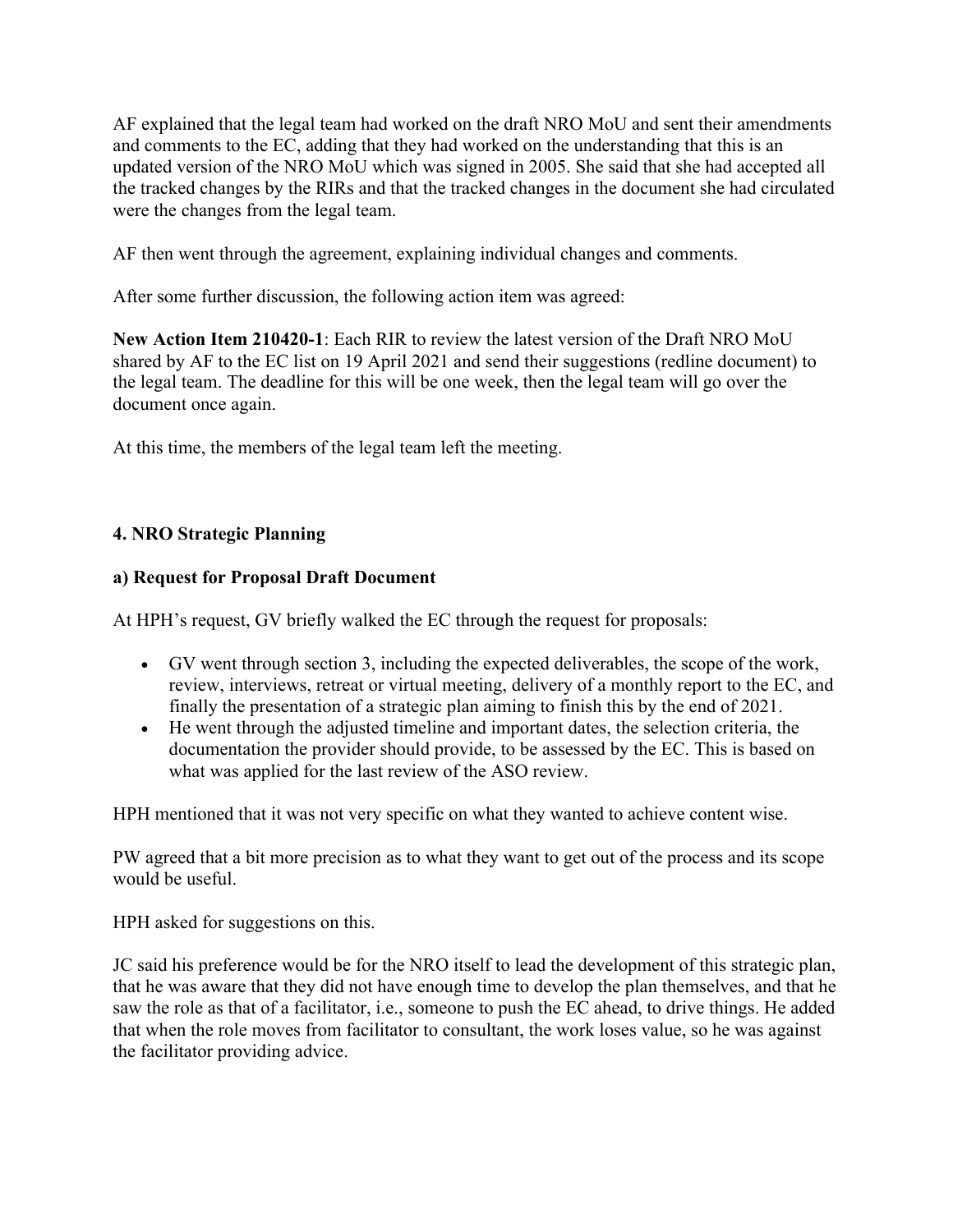PW said that was something that needed to be clarified in the RFP. In his opinion, the provider would not independently write a plan, but would run through the process with the EC. He added that he was personally in favor of delegating as much of this work as they could agree on.

JC repeated that given the deep understanding required of the things the EC does, an external consultant would not be able to do this without following the EC's lead.

OR suggested removing from the RFP the idea that the idea is for the provider to produce a plan for the EC and be very clear that the EC is looking for a facilitator.

HPH summarized the discussion up to this point by noting that PW feels one way, while JC and OR feel differently (someone to produce a plan vs a facilitator).

PW said they needed to be clear about what activities they were paying for and suggested hiring someone who is capable of producing a document that says "this is the strategic plan for the NRO for the next five years." Personally, he does not want to go through a long facilitation process and then have to write the document themselves and strongly suggested hiring someone who will guide the EC through a process that will result in a document.

EK told the EC about his experience with their own strategic plan, which was that an external person had held some interviews, asked some questions to use as input and a guide, and then, based on that, they drafted the plan.

After some further discussion, all agreed that they were not in fact talking about two different ways forward but that their opinions were aligned, namely, that the person hired would have some meetings with the EC and then use that as input to produce the document.

JC added that he would be far more interested in someone with facilitation skills than in someone with knowledge of their industry.

PW brought up another topic for discussion, which was that they needed to decide and discuss, first, whether they should we have any open or public component prior to the drafting of the strategic plan, and second whether they should ask for comments once a draft plan was ready. He added that they had never done this in the past, but that they now have a higher need for openness. If the EC, agreed, then this should be included in the RFC and considered in the timeline.

HPH noted that he was in favor of the openness and doing a consultation, with no preference for doing it before or after the process.

JC said he had no objection to doing an NRO consultation once a draft strategic plan was ready. He added that they should make sure that this remained a light-weight activity, as he would not be in favor of each RIR doing an independent review process or consultations held prior to a draft.

OR and EK agreed.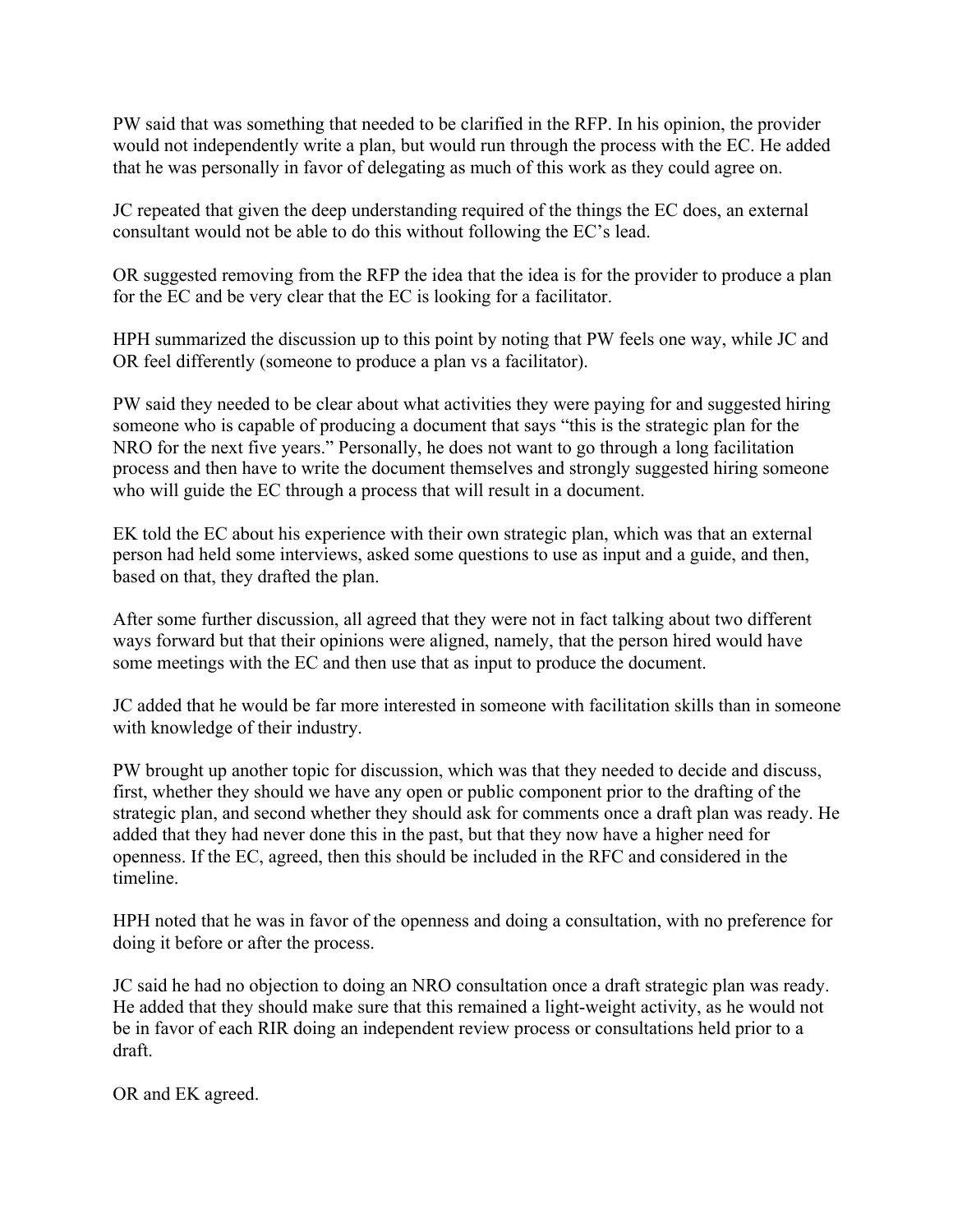**New Action Item 210420-2:** GV to update the Draft Request for Proposals for the NRO Strategic Plan Review to clarify the scope of the work expected from the consultant(s) (facilitating the strategic planning process and drafting the strategic plan based on input from the EC) and to include two public comments phases, one to be used as input prior to the process, the other to serve as comments once a draft plan is completed.

# **5. ICANN 71 Participation**

HPH noted that ICANN 71 was fast approaching was starting the planning, adding that the EC would soon receive an invitation to meet with the board.

HPH said that they could do was to talk about RPKI and RDAP.

HPH said it might be of value to bring the RPKI topic to the registry/registrar community.

JC observed that it might be good to discuss with the ICANN board the EC's expectations for RPKI and for IPv6 for DNS registry/registrars quite explicitly.

All agreed that there was no immediate need to put together activities during the ICANN meeting.

HPH asked whether he should set up a meeting with the five members of the EC and Göran Marby.

OR said it would be good for HPH to have that conversation as chair of the NRO EC and if there are topics in common, then the rest of the EC could discuss those.

HPH explained that he had already had a one-on-one meeting with Göran Marby and a second meeting with the chairs of the SOs, which he had done with Kevin Blumberg. He suggested that RPKI and IPv6 would be a good topic for him to ask Göran for a meeting with the EC, but not necessarily during ICANN 71.

OR and JC agreed with the approach.

**New Action Item 210420-3:** HPH to reply to Göran Marby that the NRO would not be putting together any activities for ICANN 71 but that they would like to schedule a meeting with him to talk about RPKI and IPv6 at some time after the ICANN 71 meeting.

# **6. ICANN GNSO Request for participation**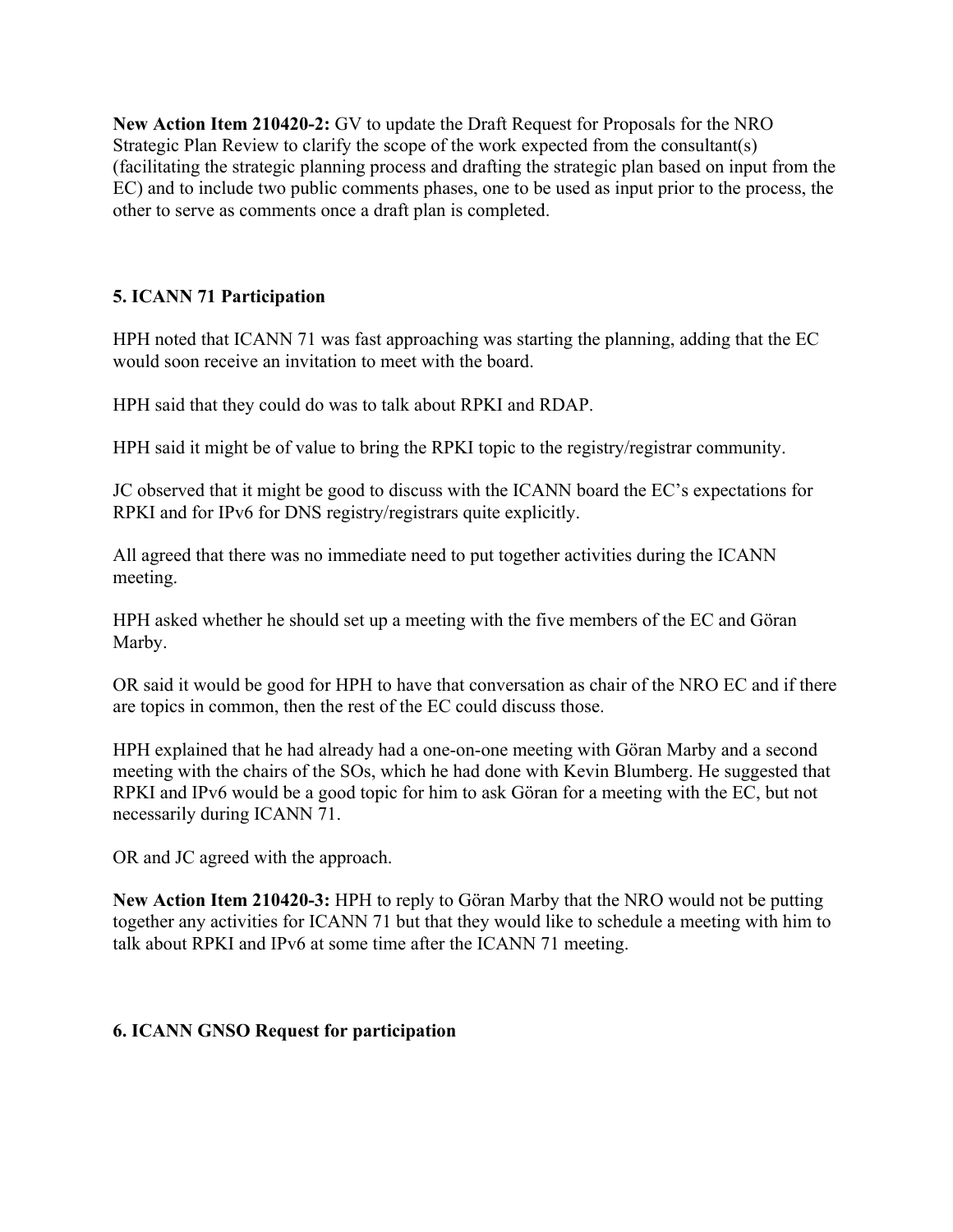HPH said he had received an invitation from the GNSO in a GNSO PDP which he had forwarded to the list. He added that, in his opinion, this has nothing to do with their mission and vision.

No objections were heard, so the following action item was recorded:

**New Action Item 210420-4:** HPH to reply to Andrea Glandon thanking them for their invitation to participate in the GNSO PDP but declining the invitation.

### **7. Coordination Groups Reports/Consultations**

### **a) Secretariat Report**

### **i) ICANN Seat 9 Election Update**

GV provided the following update on the ICANN Seat 9 Election:

- The ASO AC is now in the deliberation phase which will conclude on 28 April, voting will take place from 29 April to 5 May. Subject to the results of the ICANN due diligence review, the results should be ready around 5 May.
- The process was, the longest and busiest process in the history of the ASO AC. Twentytwo different teleconferences were held for the election process within a period of 6 weeks.
- This election process triggered the need for a thorough review of the ASO procedures before the next election, as there were different interpretation of what needed to be done. The ASO AC requested some support for this review and will begin working on this as soon as this election process is over.
- The four candidates on the ballot have been published on the ASO website (Alan Barrett, Patrick W. Gilmore, Peter Thimmesch, Ron da Silva).
- The ASO MoU is clear about the responsibility of the ASO in selecting Seats 9 and 10 on the ICANN board; the NRO EC needs to validate this decision through the Empowered Community.

HPH wondered whether this was an individual responsibility of the NRO EC as a member of the Empowered Community or the collective responsibility of the Empowered Community.

JC explained that the Empowered Community only gets involved at the very end for all appointments to the board, that what was previously automatic now requires ratification by the Empowered Community. He added that there is no evaluative process to the Empowered Community, it goes along with all the appointments, but this gives it the power of removal. He said that everything goes to the ICANN corporate secretary, but that he didn't know whether the ASO or the NRO EC was the body that sends that.

HPH said he wasn't sure where the NRO EC enters into the process.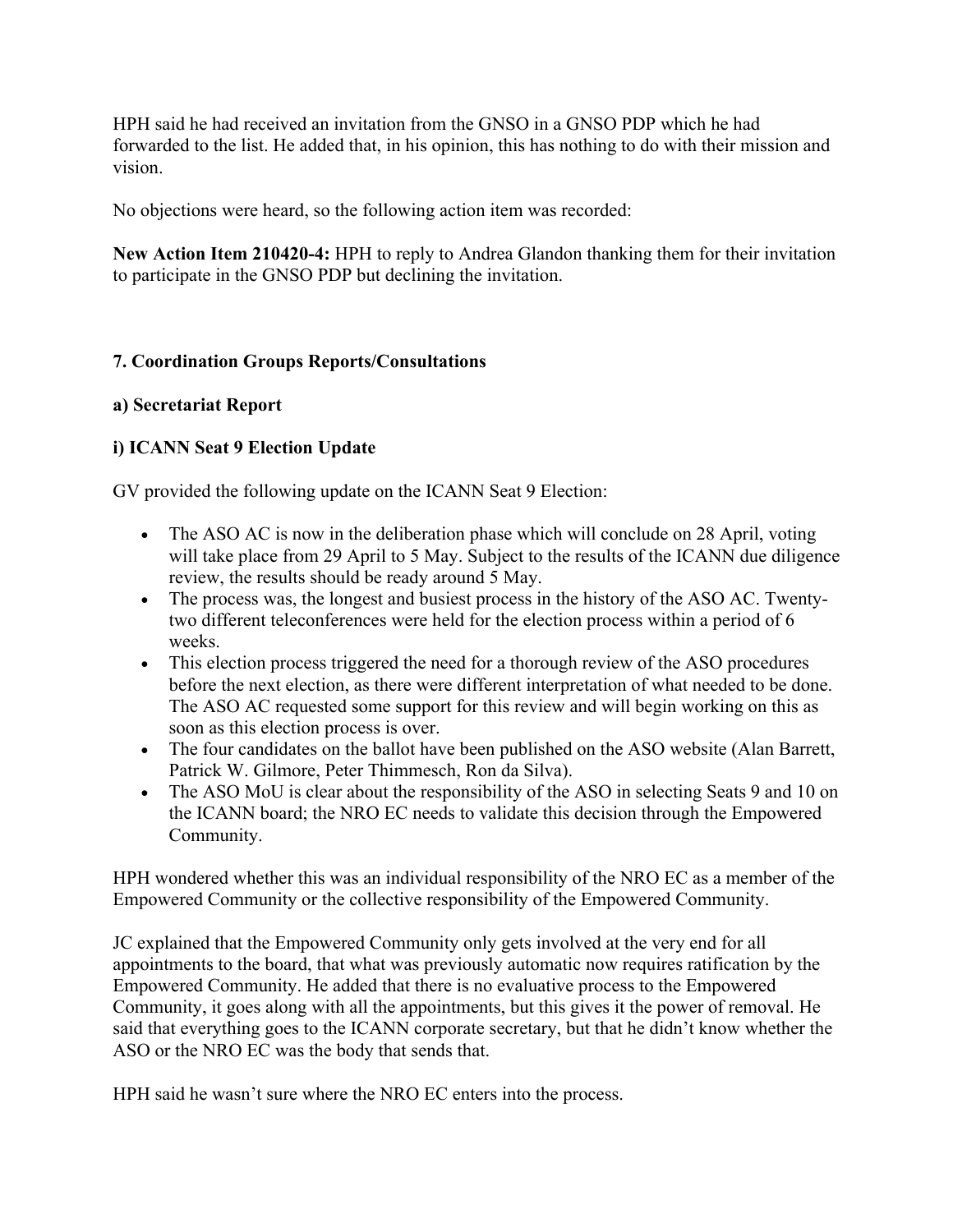GV replied that his initial observation was that they were lacking this connection in the ASO procedures but that he would check with ICANN staff about the ICANN procedures.

HPH quickly did the research, but asked GV to do it just in case.

**New Action Item 210420-5:** GV to review the ASO/NRO procedures and the ICANN Bylaws to find the sources to clarify the role of the EC with regard to the ICANN Board Election process.

### **b) NRO-ECG**

### **i) requests guidance from the NRO-EC about whether or not to share with each other the responses to the RPKI Verisign questionnaire.**

HPH explained that the NRO-ECG chair had been tasked to check with the NRO EC chair whether they should share with each other the responses to the RPKI Verisign questionnaire.

All agreed.

PW said that he had heard that there was the idea of putting together all responses in a single document.

JC replied that they had already replied.

PW observed that it was an important challenge to be consistent and thorough, self-critical and alert to the risks involved with RPKI.

JC said ARIN was trying to improve their PKI security controls, that he thought that RIPE was doing the same, and that a number of others were busy trying to improve their security right now.

**New Action Item 210420-6:** HPH to reply to the NRO-ECG that they should share with each other the responses to the RPKI Verisign questionnaire and ask them to prepare a compiled version of their responses and then report back to the EC during the EC's June meeting.

PW then commented that the ECG had finalized and published a common RIR RDAP profile, an important achievement in coordination between the RIRs which had also involved the RSCG. He added that this document didn't have any real purpose unless they had plans to comply with it, so he expressed his interest in knowing what the others' plans/commitments were. He concluded by saying that, as a coordinated group of registries, they needed to comply with self-developed standards for consistency.

JC proposed and all agreed to the following action item:

**New Action Item 210420-7:** Each EC member to report their plans for RDAP and implementation of the joint RIR RDAP profile during the May EC teleconference.